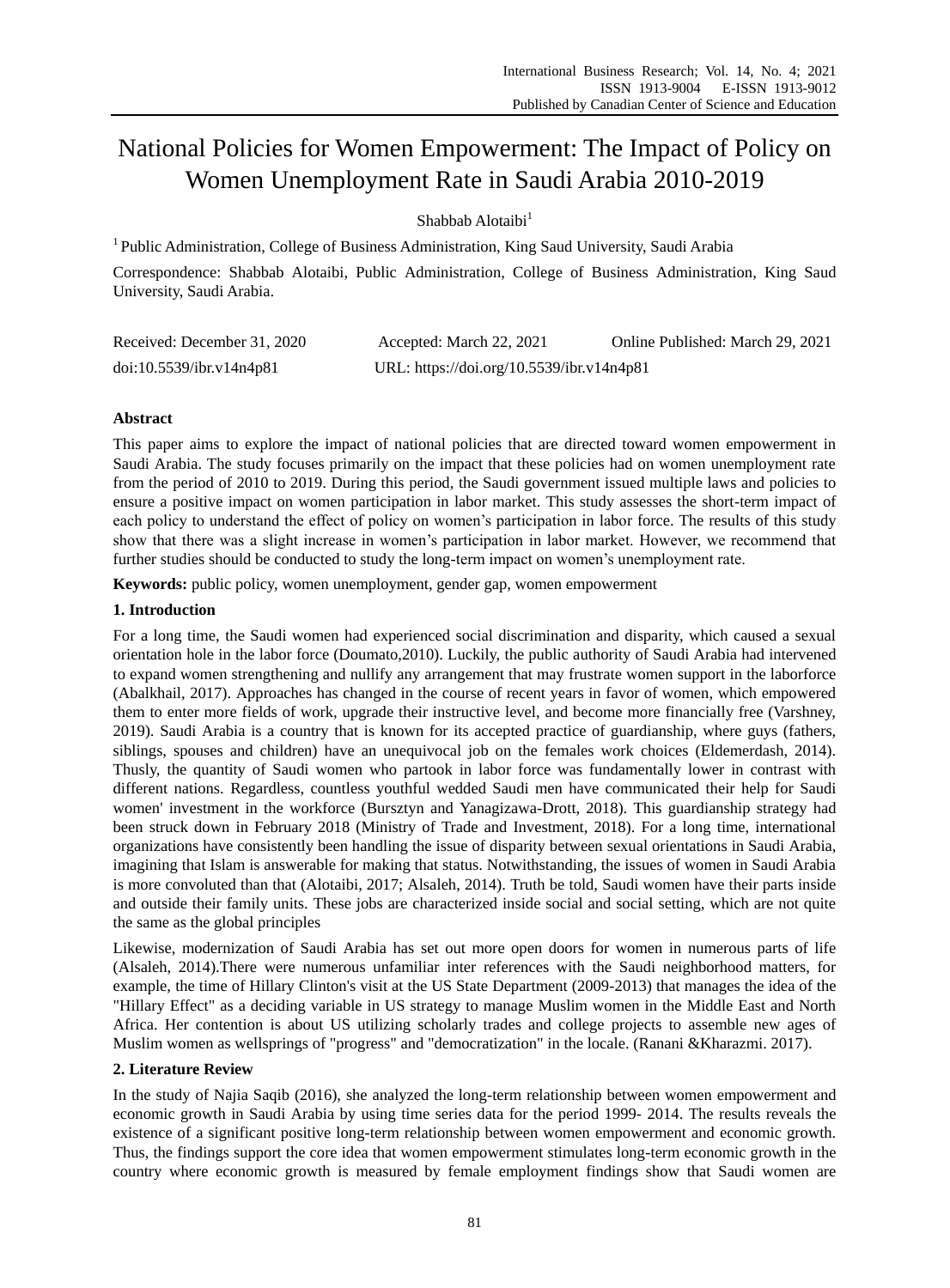integral in the majority of women-owned businesses. Saudi businesswomen are highly educated and receive support from family and friends (Welsh, Memili, Kaciak & Sadoon. 2014).

Other researchers such as Wassim, (2017) aimed to explore the state of the art of women's economic empowerment as a challenging research inquiry that needs a realistic investigation and explores the different mechanisms of entrepreneurship development for Women. It presents the evidence of how Saudi women are economically empowered and how their potentials are unleashed sparked through entrepreneurship training and education programs; the incubation of their entrepreneurial and creative businesses, the building of their business networking, the deployment of Information and Communication Technology (ICT) and social media for their potentials and competencies, and the corporate social responsibility, funding and community programs.

Referring to an article under the title "Economic reforms and women's empowerment in Saudi Arabia", (Topal, 2019)mentions thatSaudi Arabia has headlined the "Modern Economy" campaign and is implementing the necessary structural reforms to achieve the country's "Vision 2030." At the same time, the recent "Professional Women's Reform" has been praised in international media. Her study questions these parallel processes and explores the implications of Saudi Arabia's Vision 2030 for Women's Empowerment. A survey of this process has been particularly important in Saudi Arabia for a long time because gender rules based on male dominance and state-recognized discrimination depriving women of their fundamental human rights. The study suggests that women's empowerment was used as a code word to enhance the Saudi economy's competitiveness in order to promote foreign economic integration. In this sense, Saudi Arabia is a question of how business-friendly "women's empowerment" can contribute to the release of women.

#### **3. Methodology**

The research measures the short-term impact of the policies that are directed to empower women in Saudi Arabia. An assessment will be based on the adoption of well-known indicators approved by the International Labor Organization (ILO) and the official entities in Saudi Arabia, such as the Ministry of Labor and the General Authority for Statistics. The research aims to measure the short-term impact of these policies on female labor market participation.-

#### **4. Results and Discussion**

| Years          | 2010   | 2011   | 2012      | 2013   | 2014   | 2015   | 2016   | 2017        | 2018   | 2019   |
|----------------|--------|--------|-----------|--------|--------|--------|--------|-------------|--------|--------|
| <b>MALE</b>    | 61.3%  | 62.0%  | 63.3%     | 64.6%  | 64.9%  | 64.1%  | 63.7%  | 63.4%       | 63.0%  | 63.3%  |
| <b>FE-MALE</b> | 15.1%  | 5.7%   | 16.1%     | 16.3%  | 16.8%  | 7.3%   | 18.0%  | 19.4%       | 20.2%  | 20.5%  |
| Gender gap     | 46.20% | 46.30% | 20%<br>47 | 48.30% | 48.10% | 46.80% | 45.70% | .00%<br>44. | 42.80% | 42.80% |

Table 1. labor force participation rate in KSA

Source: world Bank database

Table 1 reveals that female labor force participation rate was around 15.1% in 2010, and then gradually it started to increase reaching 16.8% in 2014. A major shift occurred in the female labor force participation rate in 2016 when it reached 18%, and this transformation continued when it reached 20.5% in 2019. The slight increase that happened in women's participation in labor market is due to granting women the right to drive in 2018, in the same year, and according to the statistics of Saudi Traffic Department there were 125,000 Saudi women who applied to extract driving licenses. Furthermore, the Saudi government issued a policy that allows women to travel without male consent, which enabled women to gain flexibility in terms of transport to gain a wider range of choices regarding job vacancies.

Table 1 indicates gender gap on the rate of economic participation, where the gender gap was calculated as the difference between the economic participation rate for men and women. This gap reached its highest peak in 2013 at 48.3%, but it started to decrease in favor of women reaching 46.8% in 2015, and then it reached 42.8% in 2019.

We can also see that table 1 indicates an increase in women's labor force participation in the first five years  $(2010 - 2014)$  with slight increase of 2%. While in the later five years (2015-2019), the percentage of increase was 5% due to the new leadership of Saudi Arabia and its ambitious plans to achieve the anticipated women's participation of 30% according to Saudi 2030 Vision.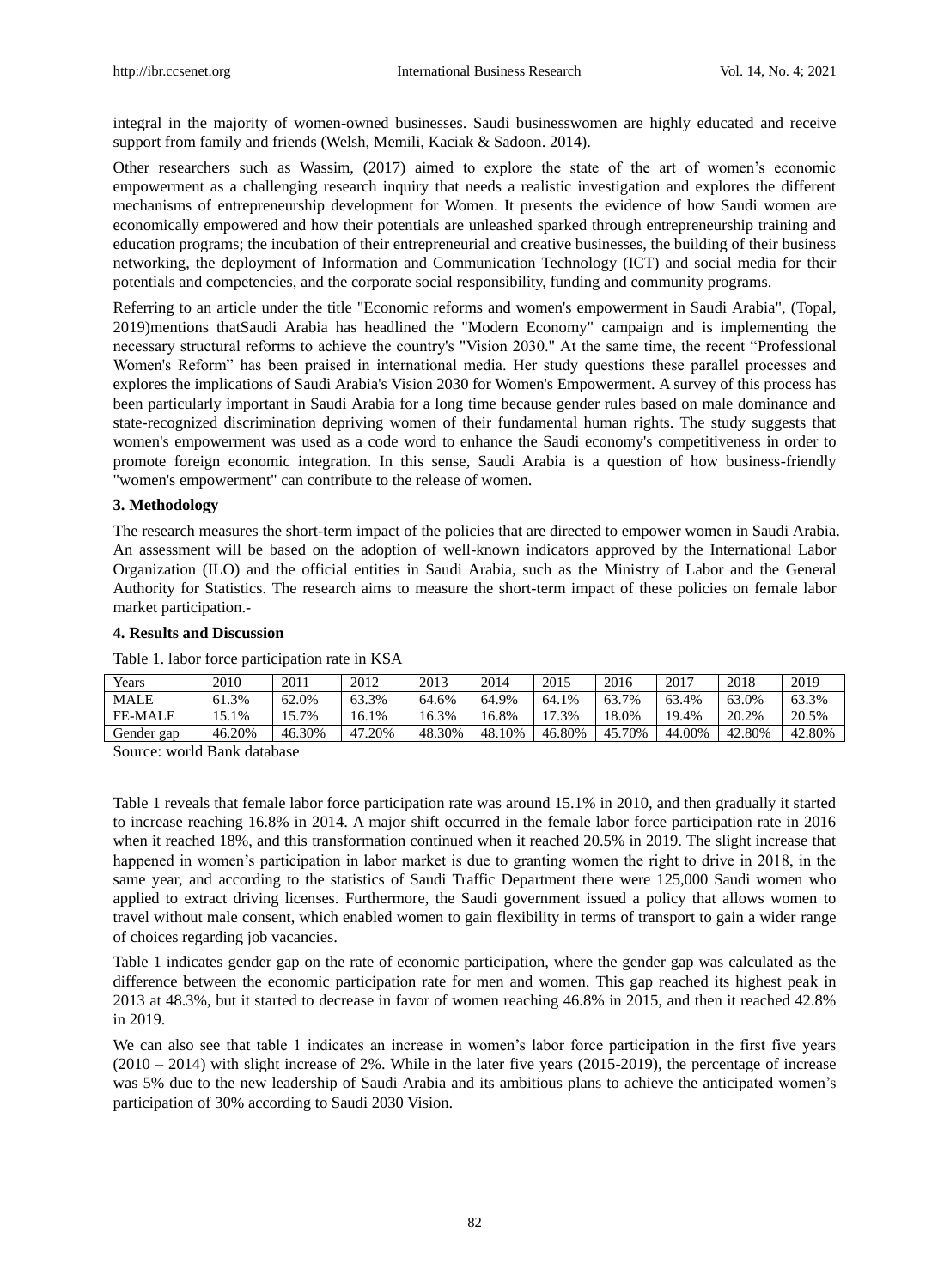



Source: researcher depending on world bank database

Perhaps the most popular pointers of the work market is the workforce investment rate. The International Labor Organization (ILO) has characterized the workforce investment rate as the complete number of utilized and jobless individuals who are looking for occupations as a level of the working period of populace. This marker can be determined for people independently, and since women address half of the populace, and make up portion of those joined up with schools and colleges, the support of women in the work market ought to be equivalent to that of men. Sources??

Researching female work power investment in Saudi Arabia when religion and characteristic assets significantly affects social and monetary guidelines. Giving a proof that the expanded cooperation of female work power is connected with the significant expense of living. (Samargandi, Mamun, Sohag and Alandejani, 2019).

Saudis female joblessness is especially high at 31.7%, in contrast with 6.6% among men. With social changes, Saudi women started driving legitimately in June 2018 and have been appreciating a more prominent admittance to work. Today more than 30% of the Saudi private area laborers (over half million) are of females. In any case, a greater number of women trying to join labor force instead of remaining at home can likewise raise the quantity of females who are considered jobless if open positions made can't make up for lost time.

Accepted practices are a viewed as key requirement in females investment in the Saudi work market. For instance, women are relied upon to work in spaces isolated from men. Men likewise have their assertion whether women can have a paid work and how long they can function: the current standard – however not the law – infers that basically all women require to get endorsement from their male watchman, normally their spouses or fathers.

Ongoing changes in the Saudi law may have established an additionally tolerating climate for women in working environment. For instance, the restriction on women' entitlement to drive was lifted in 2018. Besides, in 2018 the public authority passed a law permitting women to work without the consent of their gatekeepers, and in 2019 the public authority likewise gave another law to permit women to go without the authorization of their watchmen.

In the G20 meeting of 2019, Saudi Arabia has taken an interest in the Women Empowerment Initiative that targets lessening the wages hole among guys and females, just as supporting women' investment in private company (A survey of Saudi Arabia's 2020 G20 Presidency).

At last Women in Saudi Arabia will be permitted to hold international IDs and travel abroad without the assent of a male watchman, it is an arrangement move that denotes a huge extricating of the Kingdom's limitations on women.

Saudi Arabia saw a wide scope of financial and social changes throughout the most recent four years particularly on women' privileges. The specialist presumes that all of public approaches referenced in this examination contact women' privileges, and lead to engage them in labor market.

As outlined over the women work market cooperation rate increased from 17% in 2015 to about 21% in 2019.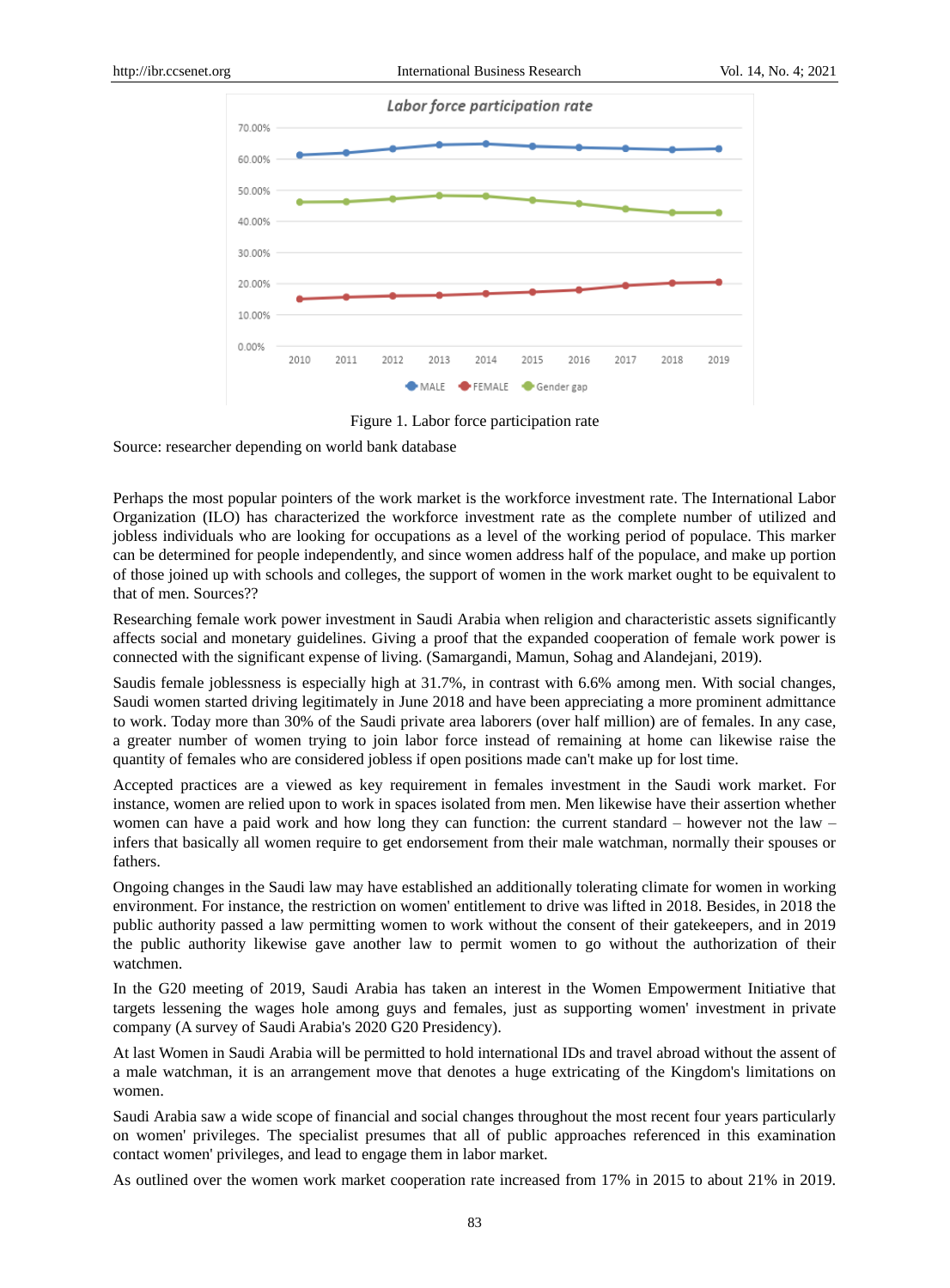The sexual orientation hole has arrived at 46.8% in 2015, and afterward it has tumbled down to 42.8% in 2019 because of public arrangements changes. The objective is to expand women' support in the work market from 20% to 30% by 2030 as indicated by the Saudi vision (2030).

At long last, the public authority should think to make the fitting conditions in which all individuals ,counting women and youth can live, work and flourish. Government ought to likewise keep on advancing sex uniformity through instituted fitting work market enactment, and the organization ought to hope to make the conditions wherein all people in every practical sense, women and youth can live, work and prosper. Government should continue propelling sexual orientation consistency through founded fitting work exhibit authorization.

Be that as it may, in June 2018 the circumstance for Saudi women has changed, in light of the fact that the public authority conceded them the correct drive engine vehicles. As per the insights of Saudi Traffic Department there are 125,000 Saudi women who applied to remove a driving permit when the law of permitting women to drive was delivered. ( Traffic Department in Saudi Arabia, 2018). (Williams, Al-Awwad and Alfayez, 2019).

Saudi Arabia actualized numerous changes to accomplish the country's "Vision 2030". Such changes incorporate women strengthening to build the seriously of the Saudi economy. (Topal, 2019). Saudi women addresses an abundance of undiscovered potential for the Saudi economy. Large numbers of them presently can't seem to join the workforce notwithstanding being exceptionally taught and inspired. There are 13 .5 million women in the country, 9.1 million of them are of working age (Saudi General Authority of Statistics, 2019).

Women have accomplished incredible achievements in training, where the pace of proficiency arrived at a level of 96%, realizing that the extent of women selected schooling surpasses the extent of men, yet with regards to the degree of workforce compensation disparity for comparative work, it shows that women are more awful off by at any rate a level of 40%. (Worldwide Gender Report, 2017).

Joblessness "alludes to the portion of the workforce that is without work yet accessible for and looking for business" (International Labor Organization, 2018). The idea of sex disparity arose during the 1980s, and numerous global gatherings were held during the 1990s to examine sexual orientation imbalance in agricultural nations. In June 2000, agents from 180 nations met in the United Nations to endorse the focal part of sexual orientation uniformity and feasible advancement in advancing women' wellbeing around the world. Sex imbalance alludes to the inconsistent evaluation of the job of women and men. Subsequently, sex correspondence in law and governmental issues can be portrayed as balance among women and men, and equivalent admittance to assets and administrations in the family and society. Battling for equity implies that the perspectives, desires and needs of women and men should be perceived, valued, and similarly maintained. This doesn't imply that women and men ought to be equivalent, yet their privileges, obligations and openings don't rely upon whether they are men or women. (Alsaleh. 2014).

A few investigations have examined joblessness all in all and women' joblessness specifically. For instance, Alotaibi (2017) contemplated the connection among joblessness and monetary development in Saudi Arabia from 2000 till 2015, to clarify business and joblessness levels and their determinants to expand work level and dodge destructive financial impacts coming about because of the issues which may eject from joblessness.

The outcomes acquired from the examination uncover that there is a positive connection among work and genuine pay, venture, government use and the genuine estimation of fares. Saudi residents like to work in the public authority area instead of in the private area; government should invigorate Saudis to work in private area. The gained results show that there is a positive association among work and the genuine pay, adventure, and government utilization.

Women joblessness is viewed as a significant issue that influences the existences of numerous women and limits them from their possibilities. Networks that continually look to implement their political, monetary, demographical, and social objectives should mull over their people needs and not to reject them from their social job. The Saudi Development Women Index measure the investment of Saudi women in public turn of events. This list incorporates 54 markers to catch the unpredictability of public advancement as indicated by the determined parts that incorporate sex hole among people in Saudi Arabia (Saudi Development Women Index, 2018).

Lessening the sex hole in joblessness is a vital objective for Saudi Arabia's initiative to accomplish 2030 Vision. Hence, the public authority needs to look for techniques on the best way to diminish sex hole regarding joblessness. In any case, joblessness rate is still somewhat high among females. The Saudi Vision 2030 expects to raise the cooperation of women into the workforce to arrive at 30%. (VISION, 2030).

The Global Gender Report (2017) demonstrates that sex fairness in Saudi Arabia is practically non-existent.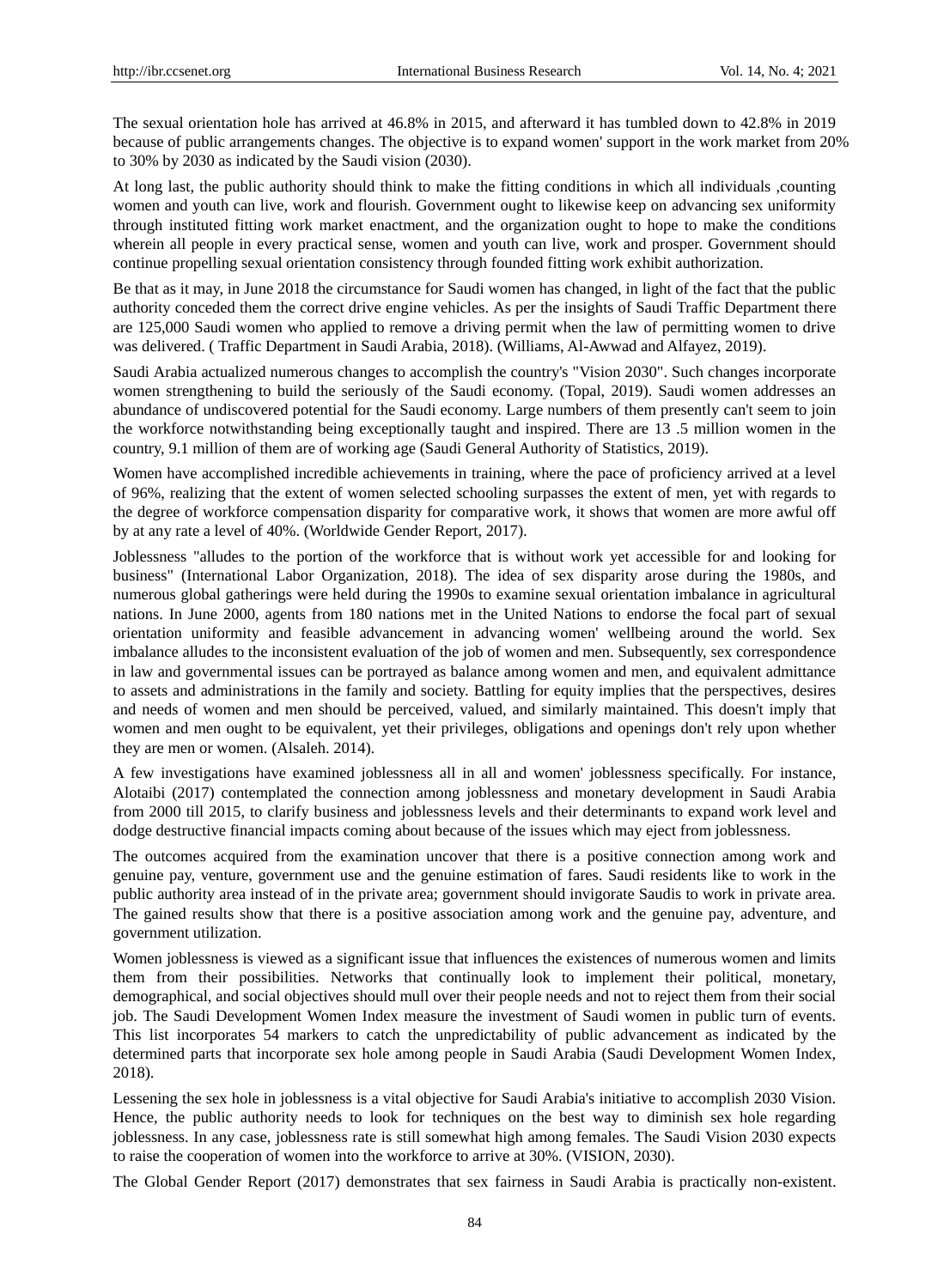Saudi Arabia positions 138 out of 144 nations regarding sexual orientation imbalance in financial and political empowerment.(The World Economic Forum, 2017)

The proposals that arose from The Organization for Economic Co-activity and Development (OEDC),urge nations to advance sexual orientation correspondence in schooling, work and public life by creating enactments and strategies (OECD, 2017). The Kingdom of Saudi Arabia has as of late began finding a way to address sex value in workforce, governmental issues, and public life. For example, women' cooperation in the Saudi Council, women option to cast a ballot in metropolitan decisions, and a few fields of work that were overwhelmed by men, for example, police. Therefore, the government uphold and elevate sexual orientation value to build up its economy to enhance more plans to diminish sex hole in Saudi Arabia.

As of late, Saudi Arabia has settled on a few choices as a component of an extensive financial change program pointed toward lessening the country's reliance on oil, which will fundamentally improve women' admittance to the work market. (VISION, 2030). This remember wiping out any motions for work law that recently limited women from work in specific territories that would accommodate their body and presently don't need parental or gatekeeper authorization to work. Nonetheless, in 2018, the Saudi Ministry of Trade and Investment (Feb,2018) has declared that women are permitted to go into business, without the requirement for confirmation of their watchman assent. (MTI. 2018). In 2019, Saudi specialists declared new changes to the guidelines, which presently permit women more than 21 years old to travel unreservedly a

#### **5. Conclusion**

The study concludes that the Saudi government has gained critical ground in the condition of sexual orientation equity in training, wellbeing and progress in business. Plainly, the course of VISION 2030 mirrors the endeavors made to advance the strengthening of women and empower them to partake in monetary, wellbeing and social development.

Therefore, it is prescribed to direct further examinations to consider the drawn out effect on women' joblessness rate. This paper expects to investigate the effect of public approaches that are coordinated toward women strengthening in Saudi Arabia. The investigation centers principally around the effect that these arrangements had on women joblessness rate from the time of 2010 to 2019. During this period, the Saudi government provided numerous laws and arrangements to guarantee a positive effect on women investment in labor market. This examination evaluates the transient effect of every strategy to comprehend the impact of strategy on women' interest in workforce. The consequences of this investigation show that there was a slight expansion in women' support in labor market. However, we recommend that further examinations ought to be directed to consider the long-term impact on women' joblessness rate. Women in Saudi Arabia have been generally subject to male watchmen, they have recruited drivers, or utilized public transportation intends to prepare around since they

#### **References**

- Abalkhail, J. M. (2017). Women and leadership: Challenges and opportunities in Saudi higher education. *Career Development International, 22,* 165-183. https://doi.org/10.1108/CDI-03-2016-0029
- Al-Aali, E., Al-Shammari, M., & Masri, H. (2018). *Arab women and their evolving roles in the global business landscape*. Hershey, PA, USA: IGI Global, Business Science Reference. https://doi.org/10.4018/978-1-5225-3710-6
- Alotaibi, A. M. (2017). Unemployment and Economic Growth in Saudi Arabia 2000-2015. *International Journal of Economics and Finance*, *9*(9), 83. https://doi.org/10.5539/ijef.v9n9p83
- Alsaleh, S. A. (2012). Gender Inequality in Saudi Arabia: Myth and Reality. *International Proceedings of Economics Development & Research, 39,* 12.
- Bursztyn, L., González, A., & Yanagizawa-Drott, D. (2018). *Misperceived Social Norms: Female Labor Force Participation in Saudi Arabia.* https://doi.org/10.3386/w24736
- Doumato, E. A. (2010). *Saudi Arabia in Women's Rights in the Middle East and North Africa: Progress amid Resistance.* Edited by S. Kelly and J. Breslin. New York, NY: Freedom.
- Eldemerdash, N. (2014). *Securitizing Unemployment and Migration in Saudi Arabia.* Conflict Studies and Global Governance: The New Generation of Ideas. University of Massachusetts Boston.
- *Gender Inequality in Saudi Arabia: Myth and Reality. (n.d.).* Retrieved from http://ipedr.com/vol39/025-ICITE2012-K00003.pdf